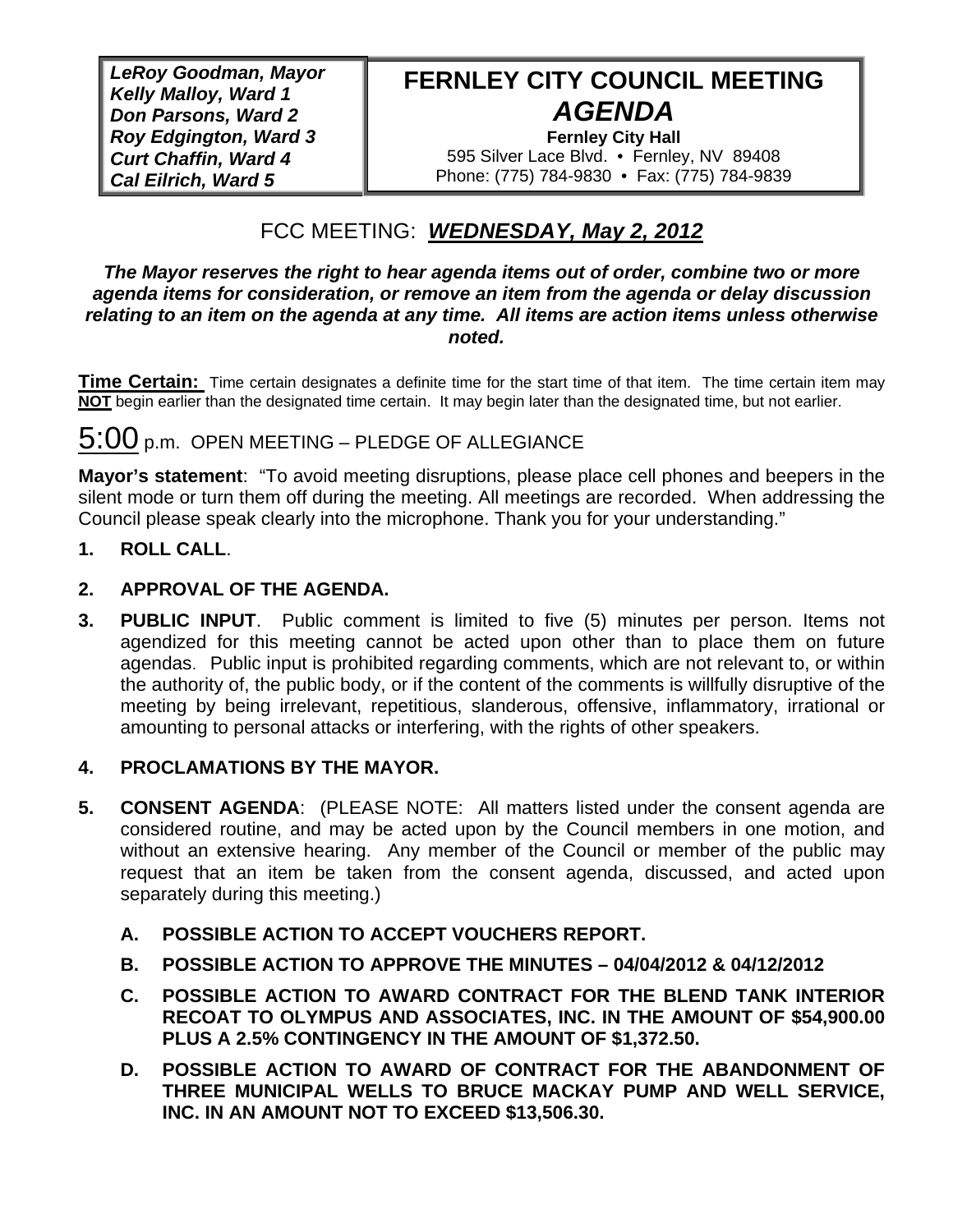**----------------------------------------------------------------------------------------------------------------------------** 

- **6. DISCUSSION AND POSSIBLE ACTION TO APPROVE OF MAYOR'S APPOINTMENTS OF FRANCES MCKAY AND WILLIAM SHATTUCK TO THE FERNLEY PLANNING COMMISSION.**
- **7. PUBLIC HEARING DISCUSSION AND POSSIBLE ACTION ON INTENTION TO AUTHORIZE AN INSTALLMENT PURCHASE AGREEMENT FOR CITY HALL.**
- **8. DISCUSSION AND POSSIBLE ACTION AND APPROVAL OF A RESOLUTION AUTHORIZING AN INSTALLMENT-PURCHASE AGREEMENT FOR THE PURPOSE OF REFINANCING THE COST OF A BUILDING PROJECT; (REFINANCING OF THE CITY BONDS) DIRECTING THE CITY TREASURER TO FORWARD MATERIALS TO THE DEPARTMENT OF TAXATION OF THE STATE OF NEVADA; AUTHORIZING THE CITY TREASURER OF THE CITY TO EXECUTE THE CITY'S INSTALLMENT-PURCHASE AGREEMENT EVIDENCING SUCH FINANCING; AND PROVIDING THE EFFECTIVE DATE HEREOF.**
- **9. PUBLIC HEARING DISCUSSION AND POSSIBLE ACTION TO ADOPT BILL #175 AS AN ORDINANCE MODIFYING TITLE 9 (PUBLIC WORKS), WITH THE ADDDITION OF CHAPTER 9, RULES AND REGULATION FOR THE FERNLEY DESERT MEMORIAL GARDEN CEMETERY AND OTHER MATTERS PROPERLY RELATING THERETO.**
- **10. PUBLIC HEARING DISCUSSION AND POSSIBLE ACTION TO ADOPT BILL #176 AS AN ORDINANCE AMENDING FERNLEY MUNICIPAL CODE TITLE 1, CHAPTERS 7 AND 8, ABOLISHING THE SEPERATE OFFICES OF CITY CLERK AND CITY TREASURER AND CREATING THE OFFICE OF CITY CLERK/CITY TREASURER AND OTHER MATTERS PROPERLY RELATING THERETO.**
- **11. PUBLIC HEARING DISCUSSION AND POSSIBLE ACTION TO ADOPT BILL #174 AS AN ORDINANCE MODIFYING TITLE 9 (PUBLIC WORKS), CHAPTER 3, SECTION 30 BY THE ADDITION OF SUBSECTION (J) THE WATER BILLING RATE STRUCTURE, SUBSECTION (K) WATER BOND DEBT FEE AND OTHER MATTERS PROPERLY RELATING THERETO.**
- **12. DISCUSSION AND POSSIBLE ACTION TO DIRECT STAFF REGARDING REIMBURSEMENT FROM PYRAMID LAKE PAIUTE TRIBE FOR 2010 WATER LEASE.**
- **13. DISCUSSION AND POSSIBLE ACTION TO DIRECT STAFF REGARDING THE CITY OF FERNLEY ACCEPTANCE OF DONATION POLICY FOR CITY FACILITIES SUCH AS THE FERNLEY LASSEN DEPOT AND CITY HALL.**

**---------------------------------------------------------------------------------------------------------------------------------** 

**14. PUBLIC INPUT**. Public comment is limited to five (5) minutes per person. Items not agendized for this meeting cannot be acted upon other than to place them on future agendas. Public input is prohibited regarding comments, which are not relevant to, or within the authority of, the public body, or if the content of the comments is willfully disruptive of the meeting by being irrelevant, repetitious, slanderous, offensive, inflammatory, irrational or amounting to personal attacks or interfering, with the rights of other speakers.

05/02/2012 FCC Page 2 of 3